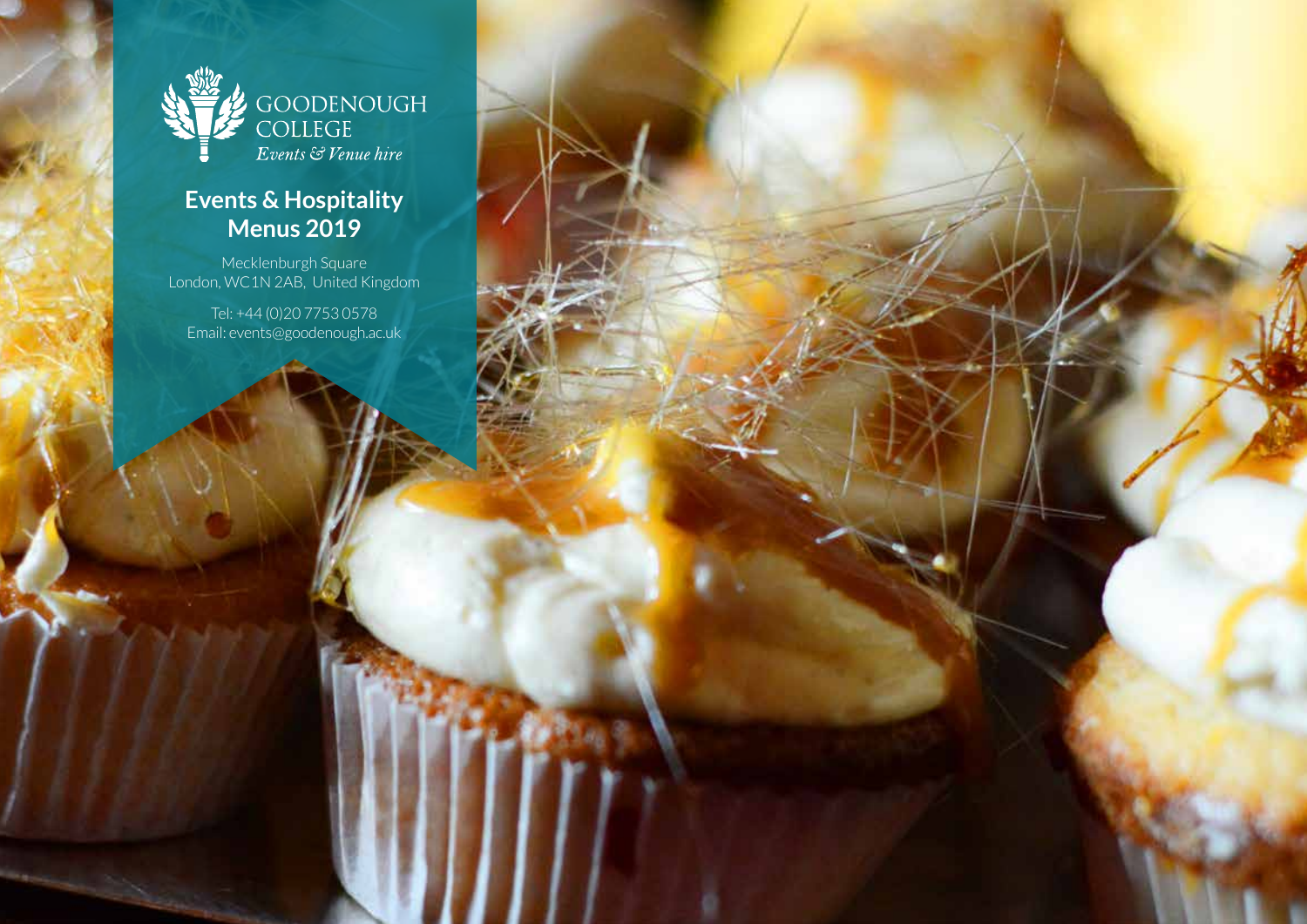



# **Day Delegate Packages**

### **Our Daily Delegate Rates Include:**

Hire of main meeting room 9.00am – 5.00pm

Data projector & screen

Silver or Gold catering package

#### **Please note:**

Menu selections must be received a minimum of two weeks in advance of your event.

If your guests have any allergen or special dietary requirements please let you event manager know in advance of your event day.

Minimum numbers of 10 and maximum numbers of 70 apply to our sandwich lunch menu

The ratio of 2x meat, 1x vegetarian & 1x fish option will be provided as sandwich fillings unless requested otherwise. Sandwiches are based on 1.5 rounds per head.

Minimum numbers of 20 apply to our Fork Buffet menu.

Only selected hot items are available from our Fork Buffet menu in William Goodenough House.

**Silver Package** (Sandwich Lunch) **DDR from £55** (minimum numbers apply)

### **Arrival Refreshments**

Selection of mini Danish pastries & croissants Seasonal fruit bowl Fruit juice Freshly brewed tea & coffee

**Mid-morning Beverages**  Freshly brewed tea, coffee & biscuits

### **Lunch**

Deli sandwich lunch served with crisps, fruit juice, freshly brewed tea, coffee & biscuits.

*Please refer to our deli sandwich lunch menu for example fillings* 

### **Afternoon Beverages**

Freshly brewed tea, coffee & biscuits

Vivreau filtered still & sparkling water available throughout the day

### **DDR Bolt-Ons**

| נווט טוטש                            |       |
|--------------------------------------|-------|
| 3 hot finger food items              | £6.00 |
| Side Salad (Garden, Greek or Caeser) | £3.00 |
| Dessert                              | £3.00 |
| Sliced Fruit Platter                 | £3.00 |
|                                      |       |

**[goodenoughcollege](https://www.facebook.com/goodenoughcollege/)**

**[goodenoughevents](https://www.instagram.com/goodenoughevents/)**

**[goodenoughvenue](https://twitter.com/goodenoughvenue)**

l Oʻ

**Gold Package** (Fork Buffet Lunch) **DDR from £65** (minimum numbers apply)

### **Arrival Refreshments**

Selection of mini Danish pastries & croissants Seasonal fruit bowl Fruit juice Freshly brewed tea & coffee

**Mid-morning Beverages**  Freshly brewed tea, coffee & biscuits

### **Lunch**

Standing hot or cold fork buffet.

*Please refer to our fork buffet menu for your selections*

### **Afternoon Beverages**

Freshly brewed tea, coffee & biscuits

Vivreau filtered still & sparkling water available throughout the day

Goodenough College Events & Venue Hire Mecklenburgh Square, London WC1N 2AB, United Kingdom 2 Tel: +(0)20 7753 0578 Email: events@goodenough.ac.uk

**All prices are per person and exclusive of VAT**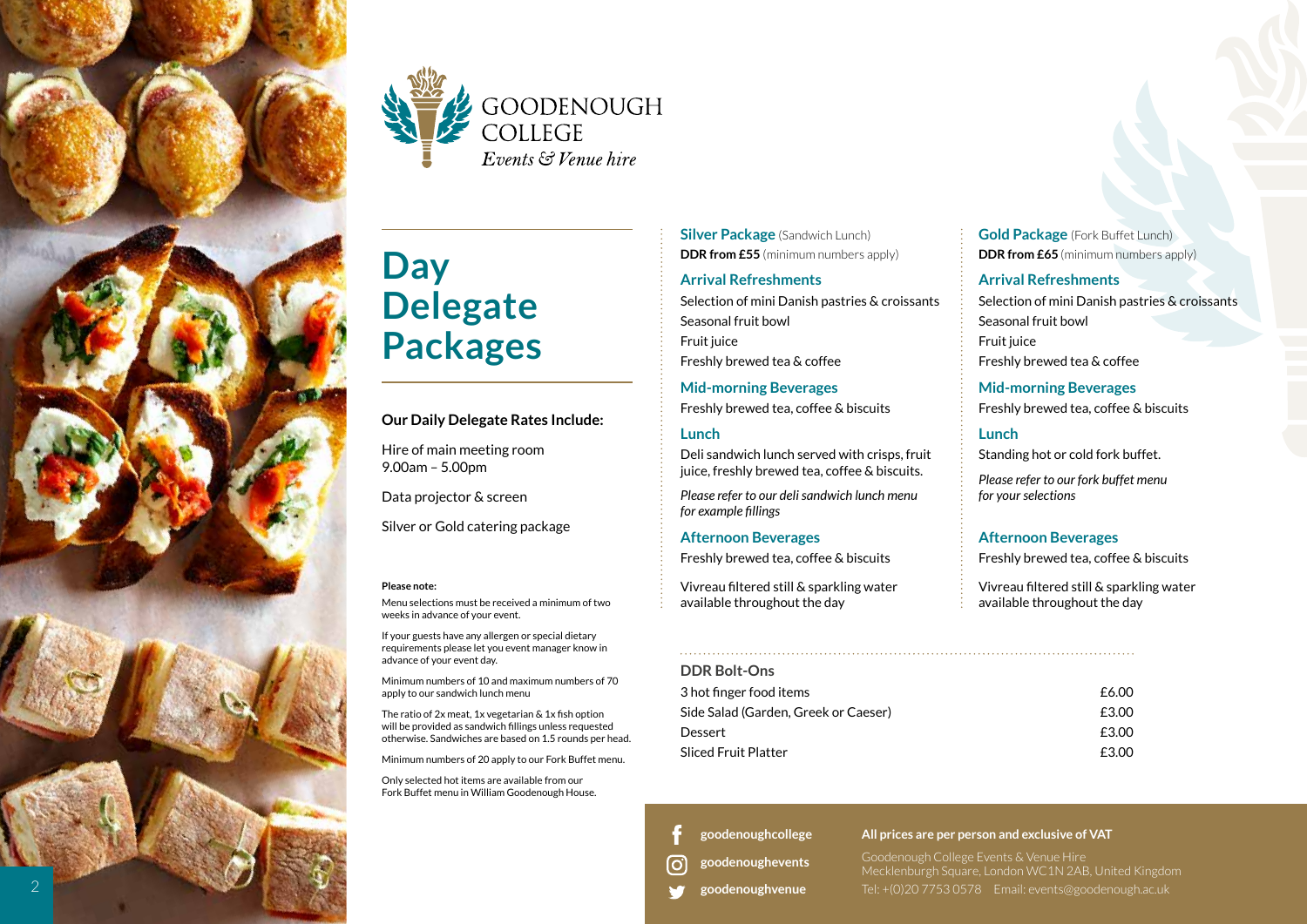

# **Deli Sandwich Lunch**

For all day meetings lunch forms an important part of the offer, stimulating the mind to be ready for the afternoon activities. We base our menus on seasonality freshness as our culinary team create menus to ensure you receive the most delicious food.

| Deli Sandwich Sample Fillings               | £10.95 |
|---------------------------------------------|--------|
| Sandwich Lunch with 3 Hot Finger Food Items | £16.95 |
| <b>Further Additional Items</b>             | £2.50  |



### **Deli Sandwich sample fillings**

Chef's selection of four varieties on assorted breads and wraps:

Coronation chicken with yoghurt and iceberg lettuce **(H)**

Chicken caesar salad **(H)**

Farmhouse ham, mustard and mixed leaves

Peppered pastrami, horseradish and rocket

Cajun tuna and sundried tomato

Scottish salmon and cream cheese

Hummus, roasted vegetables and batavia **(VG)**

Buffalo mozzarella and plum tomato **(V)**

Cucumber, tomato, feta, pesto and rocket **(V)**

Harissa chickpeas, shredded carrot and coriander **(VG)**

Served with crisps, fruit juice, Vivreau filtered still & sparkling water and freshly brewed tea and coffee

- **(V)** denotes Vegetarian dishes
- **(VG)** denotes Vegan dishes
- **(H)** denotes Halal dishes

### **Please note:**

Sandwiches are based on 1.5 rounds per head.

Minimum numbers of x10 apply. Maximum number is 70.

The ratio of 2x meat, 1x vegetarian & 1x fish option will be provided unless requested otherwise.

If your guests have any allergens or special dietary requirements please let your event manager know a minimum of 3 working days in advance of your event day.

**[goodenoughcollege](https://www.facebook.com/goodenoughcollege/)**

### **All prices are per person and exclusive of VAT**

**[goodenoughevents](https://www.instagram.com/goodenoughevents/)** ſo

Goodenough College Events & Venue Hire Mecklenburgh Square, London WC1N 2AB, United Kingdom

**[goodenoughvenue](https://twitter.com/goodenoughvenue)**

Tel: +(0)20 7753 0578 Email: events@goodenough.ac.uk

### **Hot Finger Food**

Piri-piri chicken skewers with a spicy dip **(H)** Chicken satay with peanut sauce **(H)** Lamb kofta with tzatziki Pork and cranberry sausage rolls Pulled pork in hirata buns Chicken tikka pakoras **(H)** Thai fish cakes with soya and chilli dip Battered cod goujons with tartare sauce Wild mushroom arancini **(V)**) Onion bhajis with tamarind chutney **(VG)** Vegetarian spring rolls with sweet chilli dip **(V)** Sweet potato wedges **(VG)** Mediterranean Vegetable Tart **(V)**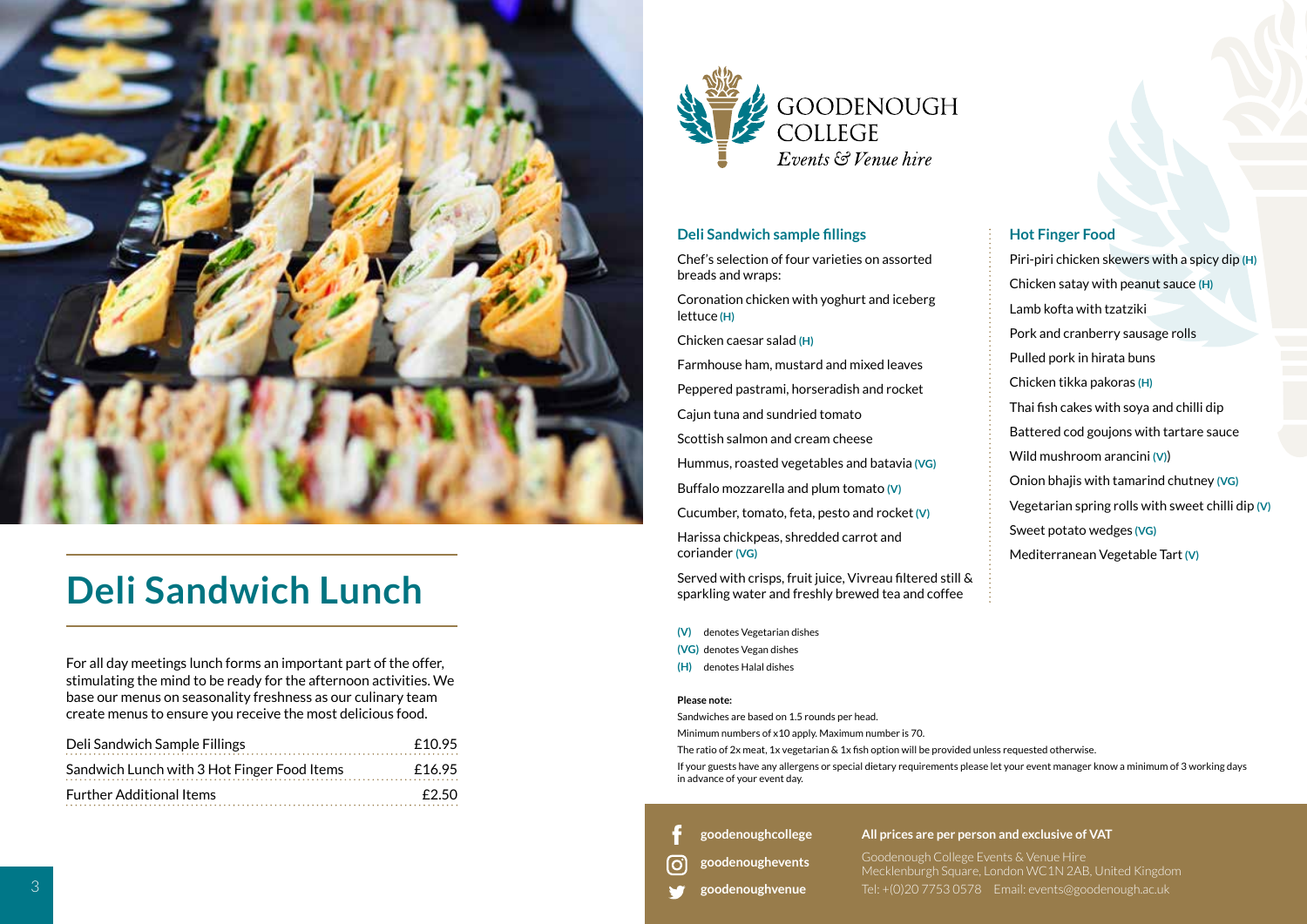

# **Hot or Cold Fork Buffet**

### **Standing Fork Buffet £25**

Selection of 2 hot or cold main courses 3 salads, bread rolls Fruit juice Vivreau filtered still & sparkling water Tea & coffee *Minimum numbers of 20 apply* 

### **Seated Fork Buffet** <br>**E34**

Selection of 3 hot or cold main courses 4 salads, bread rolls Fruit platter or dessert Fruit juice Vivreau filtered still & sparkling water Tea & coffee *Minimum numbers of 30 apply* 

Dessert Bolt-on to Standing Fork Buffet **£3**

### **Salads**

Greek salad with feta, tomato and peppers **(V)** Classic caesar salad **(V)**

Cherry tomato and rocket salad **(V)**

Mixed bean salad **(VG)**

Chickpea, coriander and harissa **(VG)**

Quinoa, sundried tomato and butternut squash **(VG)**

Tenderstem broccoli, peas, batavia **(VG)**

Freekeh wheat, sweet potato and pomegranate **(VG)**

Rocket, pea shoots and batavia **(VG)**



### **Hot main courses**

Butternut squash risotto **(V) (Vegan on request)**

Beef strips in blackbean sauce with fried rice

Tandoori chicken masala with naan bread **(H)**

Pan fried chicken with bacon, onion, and mushroom in red wine jus

Lamb kofta with tzatziki **(LH only)**

Pork loin steaks with wild mushroom sauce

Beef lasagne with garlic bread

Beetroot crusted saImon with tomato and caper butter **(LH only)**

Wild mushroom arancini with tomato and basil sauce **(V) (LH only)**

Mediterranean vegetable and feta tart with caramelised onion chutney **(V)**

Thai vegetable curry **(VG)**

*All served with seasonal vegetable and rice or potatoes*

- **(V)** denotes Vegetarian dishes
- **(VG)** denotes Vegan dishes
- **(H)** denotes Halal
- **(LH only)** denotes only available at London House

#### **Please note:**

Menu selections must be received a minimum of two weeks in advance of your event.

If your guests have any allergen or special dietary requirements please let you event manager know in advance of your event day. Please ensure you include a vegetarian choice within your main selections.

**[goodenoughcollege](https://www.facebook.com/goodenoughcollege/)**

**[goodenoughevents](https://www.instagram.com/goodenoughevents/)** o,

**[goodenoughvenue](https://twitter.com/goodenoughvenue)**

**All prices are per person and exclusive of VAT**

Goodenough College Events & Venue Hire Mecklenburgh Square, London WC1N 2AB, United Kingdom Tel: +(0)20 7753 0578 Email: events@goodenough.ac.uk

### **Cold main courses**

Ploughman's platter

Artichoke and goat's cheese tarts with onion chutney **(V)**

Fish and seafood platter: Poached salmon, smoked mackerel, mixed seafood

Meat platter: Farmhouse ham, peppered pastrami, chorizo, roast turkey and chutneys

Mediterranean platter: Buffalo mozzarella, plum tomatoes, sundried tomato, olives, caper berries, balsamic onions **(V)**

### **Desserts**

Carrot cake Mini creme brule Coconut and mango tart Chocolate brownie Fruit platter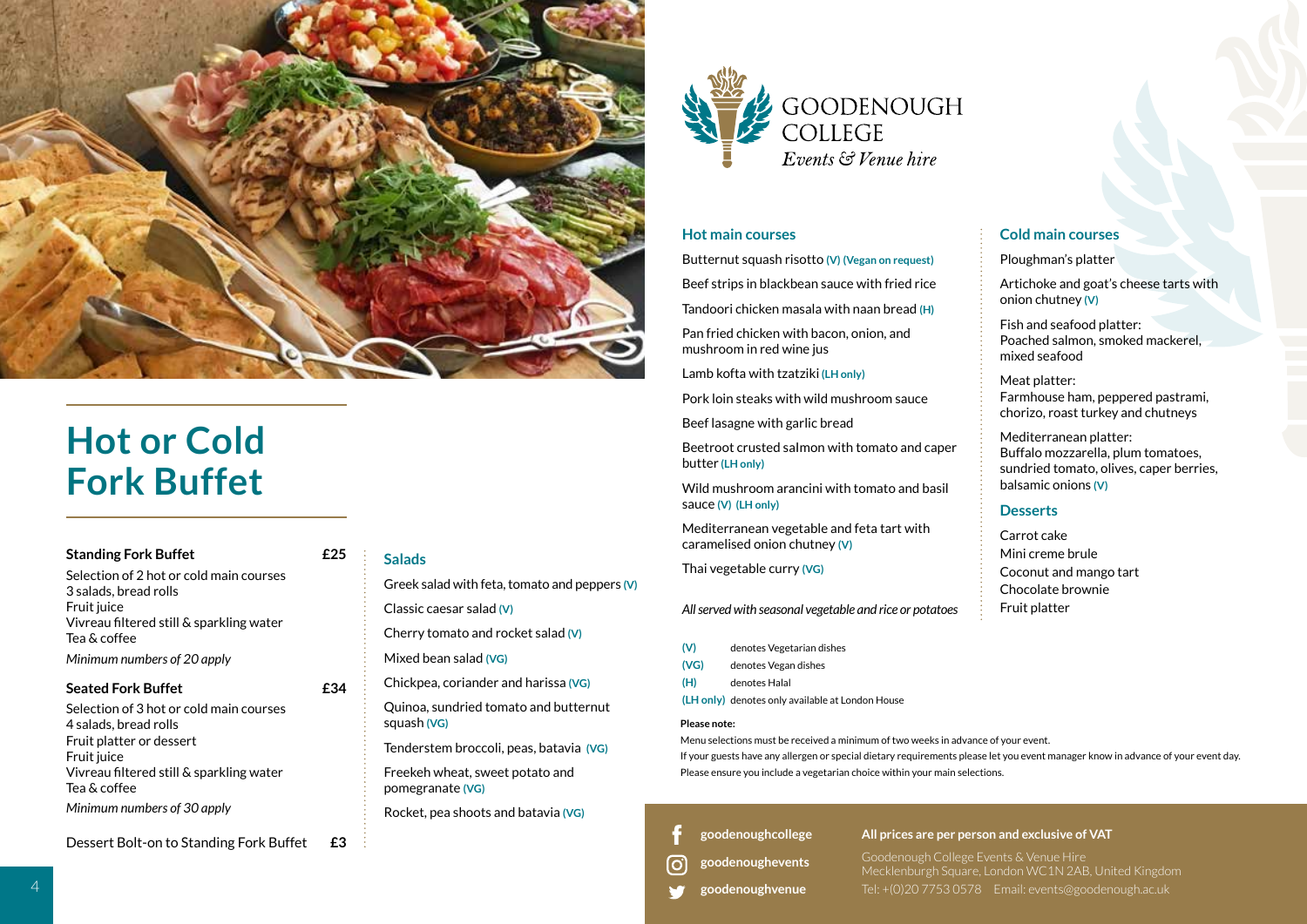

## **Refreshment & Additional Items**





### **Tea and coffee options**

| Freshly brewed tea & coffee                                                                    | £2.75                 |
|------------------------------------------------------------------------------------------------|-----------------------|
| Freshly brewed tea, coffee,<br>Vivreau water & biscuits                                        | £3.50                 |
| Tea, coffee, water & Cookies                                                                   | £4.75                 |
| Freshly brewed tea, coffee,<br>Vivreau water & pastries                                        | £5.95                 |
| Freshly brewed tea, coffee,<br>Vivreau filtered water & chef's<br>selection of afternoon cakes | £6.50                 |
| Soya milk is available on request                                                              |                       |
| <b>Beverages</b>                                                                               |                       |
| Vivreau filtered still and sparkling water                                                     | £1.95<br>(per bottle) |
| Fruit juice:<br>Orange, apple, pineapple, cranberry                                            | £5.20<br>(per litre)  |
| Elderflower Spritzer                                                                           | £5.20<br>(per litre)  |
| Raspberry Lemonade                                                                             | £7.50<br>(per litre)  |
| Minimum numbers of 10 apply                                                                    |                       |

### **Additional Food Items**

| Breakfast rolls:<br>Egg/sausage/bacon                                | £3.75<br>(per roll)       |
|----------------------------------------------------------------------|---------------------------|
| Sliced fruit platter                                                 | £30.00<br>(per 10 guests) |
| Additional fruit portions'                                           | £3 per person             |
| Fruit bowl                                                           | £1.50                     |
| Cheese platter:<br>Soft, cheddar & bleu with<br>crackers and chutney | £30.00<br>(per 10 guests) |
| Nuts, crisps and olives                                              | £4.95                     |
| Salad:<br>Garden/Caeser/Greek                                        | £3.00                     |

#### **Please note:**

Menu selections must be received a minimum of two weeks in advance of your event. If your guests have any allergens or special dietary requirements please let your event manager know in advance of your event day.

**[goodenoughcollege](https://www.facebook.com/goodenoughcollege/)**

ତି **[goodenoughevents](https://www.instagram.com/goodenoughevents/)**

فعا **[goodenoughvenue](https://twitter.com/goodenoughvenue)** **All prices are per person and exclusive of VAT**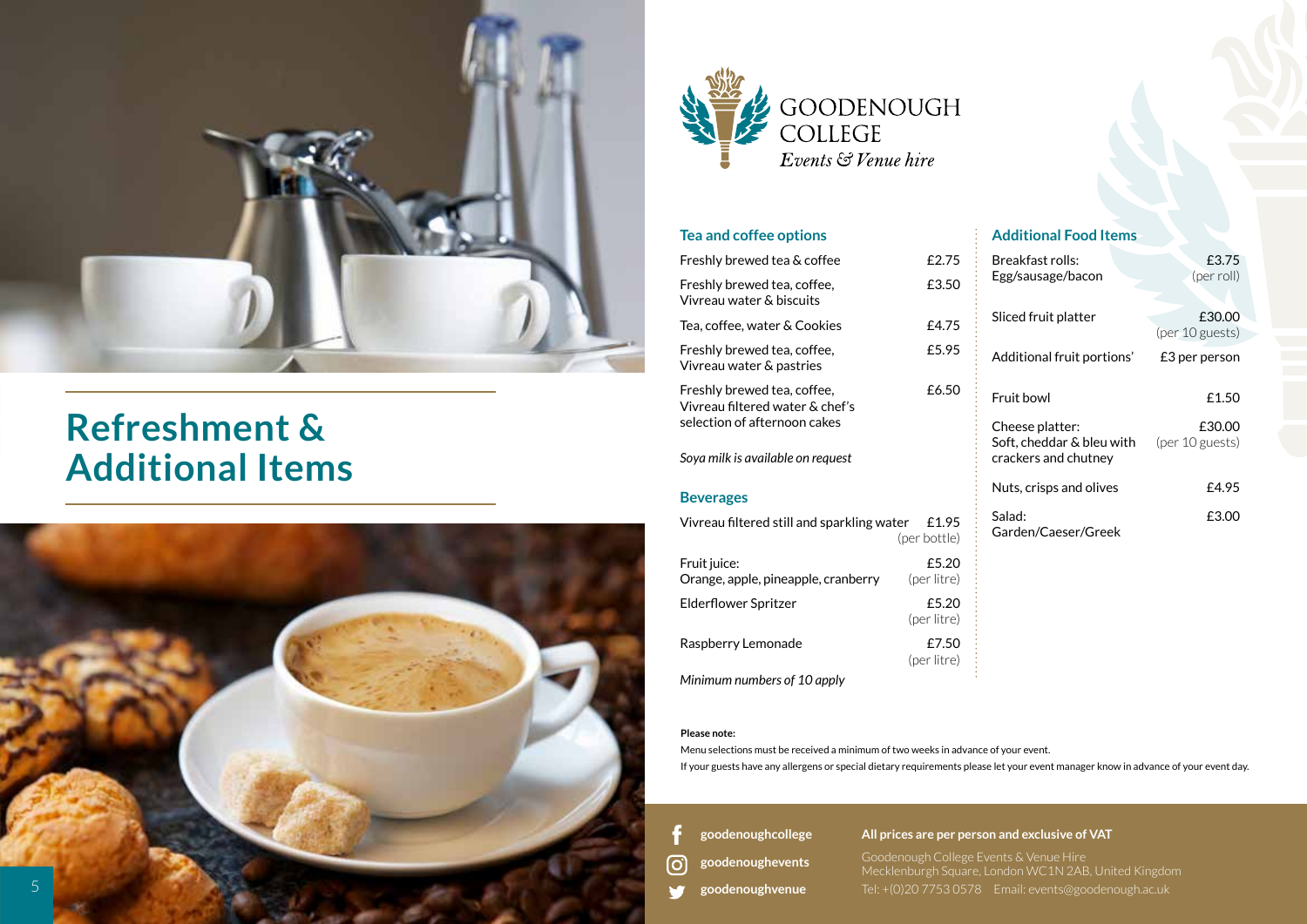









# **Afternoon Tea**

### **£19.95+VAT**

*Minimum numbers of 20 apply* Cucumber and cream creme fraiche finger sandwiches Egg and cress finger sandwiches Smoked salmon and cream cheese pinwheels Coronation chicken open sandwiches Pork sausage rolls and Veg sausage rolls Victoria sponge cake Banana and coconut cake Mini sultana scones Clotted cream, strawberry jam Freshly brewed tea & coffee *Soya milk is available on request*

**[goodenoughcollege](https://www.facebook.com/goodenoughcollege/)**

<u>ଟ</u> **[goodenoughevents](https://www.instagram.com/goodenoughevents/)**

**[goodenoughvenue](https://twitter.com/goodenoughvenue)** w

**All prices are per person and exclusive of VAT**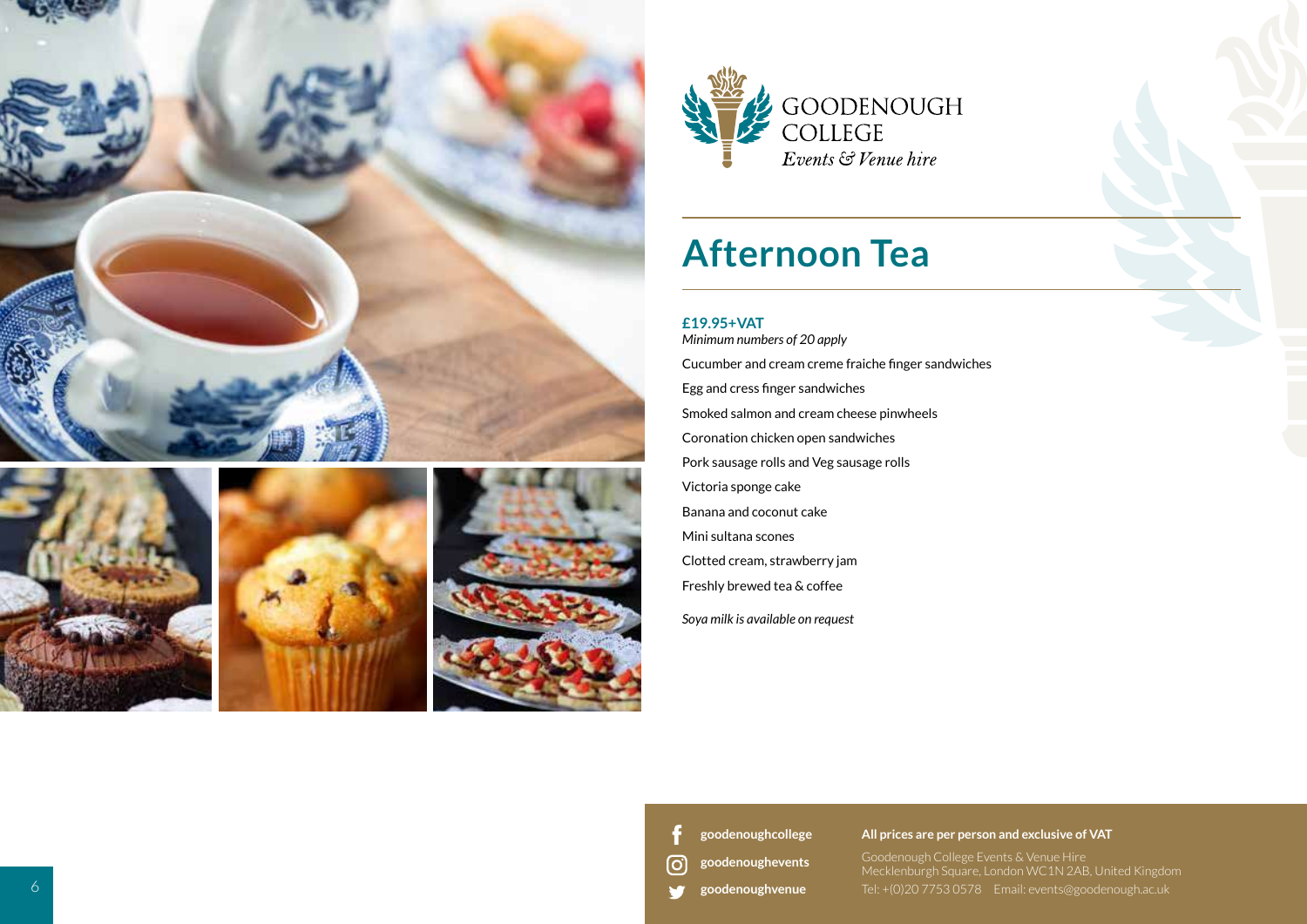

# **Breakfast Meeting Catering**

Breakfast is the most important meal of the day. Choose from one of our following breakfast menus and start the day like a King

*Minimum numbers of 20 apply*





| <b>Continental</b>                                | £7.95 | <b>Healthy Breakfast</b>                 | £10.95 |
|---------------------------------------------------|-------|------------------------------------------|--------|
| Croissants (V)                                    |       | Muesli (V)                               |        |
| Danish pastries (V)                               |       | Greek yoghurt, honey and toasted         |        |
| Orange juice                                      |       | almonds (V)                              |        |
| Freshly brewed tea & coffee                       |       | Fresh cut fruit (VG)                     |        |
| Vivreau filtered still & sparkling water          |       | Rustic bread, butter and preserve (V)    |        |
|                                                   |       | Sliced ham & cheese                      |        |
| <b>Working Breakfast</b>                          | £9.95 | Orange juice                             |        |
| Mini cumberland sausage soft rolls -              |       | Fresh fruit smoothie shot (V)            |        |
|                                                   |       | Freshly brewed tea & coffee              |        |
|                                                   |       | Vivreau filtered still & sparkling water |        |
| mini soft rolls filled with bacon<br>Orange juice |       |                                          |        |

#### **Please note:**

Menu selections must be received a minimum of two weeks in advance of your event. If your guests have any allergens or special dietary requirements please let your event manager know in advance of your event day.

**[goodenoughcollege](https://www.facebook.com/goodenoughcollege/)**

Fresh fruit smoothie shot **(V)** Freshly brewed tea & coffee

**(V)** denotes Vegetarian dishes **(VG)** denotes Vegan dishes

Vivreau filtered still & sparkling water

**[goodenoughevents](https://www.instagram.com/goodenoughevents/)** ြ

**[goodenoughvenue](https://twitter.com/goodenoughvenue)**

**All prices are per person and exclusive of VAT**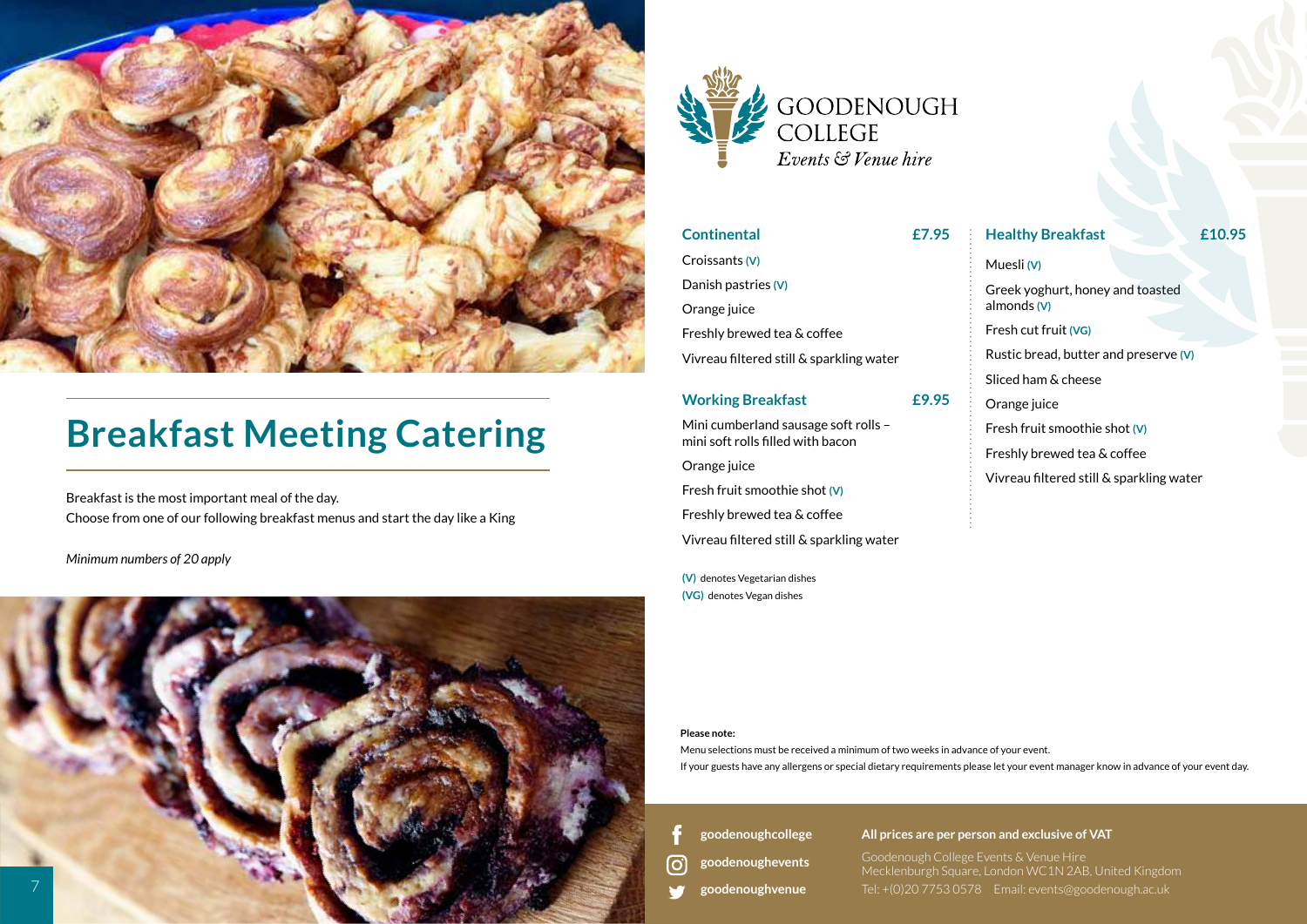

## **Canapés**

We aim to delight with our delicious appetisers perfect to whet the appetite alongside a pre-dinner drinks reception.

Please let us know if you have a specific theme or experience in mind so that we can help make your event here at Goodenough College a fantastic outing.

| 4 pieces per person | £10.95 |
|---------------------|--------|
| 6 pieces per person | £14.95 |
| 8 pieces per person | £18.95 |

#### *Minimum number of people for canapés is 20*



**(V)** denotes Vegetarian dishes **(VG)** denotes Vegan dishes

**(H)** denotes Halal dishes

#### **Please note:**

Menu selections must be received a minimum of two weeks in advance of your event.

If your guests have any allergen or special dietary requirements please let you event manager know in advance of your event day.



### **Hot**

Piri-piri chicken skewers **(H)** Beef and parmesan meatballs on sauce marinara Honey and mustard cumberland sausages Panko breaded king prawns Wild mushroom and oxford blue tartatin **(V)** Butternut squash arancini **(V)** Vegetable sheesh kebab **(VG)**

### **Cold**

Smoked duck with celeriac remoulade Smoked salmon, cucumber and cream cheese Bocconcini, cherry tomato and pesto brochette **(V)**

Artichoke, sundried tomato & olive skewer **(VG)** Avocado salsa tartlets **(V)**

### **Desserts**

Mini chocolate brownie bites Mini lemon tarts Chocolate mousse cups Mini scone, cream & jam

### **Bowl food**

| 3 bowls                 | £18.00       |
|-------------------------|--------------|
| 5 bowls                 | £25.00       |
| <b>Additional bowls</b> | $£5.00$ each |

*Minimum number of people for bowl food is 30*

### **Hot Bowls**

Beer battered fish & chips & homemade tartare sauce Mini cumberland sausages & grain mustard mash with rich red wine & onion gravy Szechwan chilli chicken on stir fried rice noodles Chicken tikka masala, basmati rice & mini naan Lamb tagine & a spicy couscous Roasted mediterranean vegetables on lemon couscous **(V)** Three bean chilli **(V)** or Mexican chilli with steamed rice & sour cream Beef casserole with sauté potatoes Thai vegetable curry with rice **(VG)** Penne arrabiata with shaved parmesan Wild mushroom risotto **(V)**

### **Cold Bowls**

Quinoa, roasted butternut squash and pomegranate salad **(VG)** Pasta, sundried tomato and pesto salad with gin and beetroot cured salmon Greek salad with feta and marinated olives **(V)**

Classic chicken caesar salad or vegetarian caesar salad **(V)**

**[goodenoughcollege](https://www.facebook.com/goodenoughcollege/)**

- **[goodenoughevents](https://www.instagram.com/goodenoughevents/)** ΙO.
- **[goodenoughvenue](https://twitter.com/goodenoughvenue)**

#### **All prices are per person and exclusive of VAT**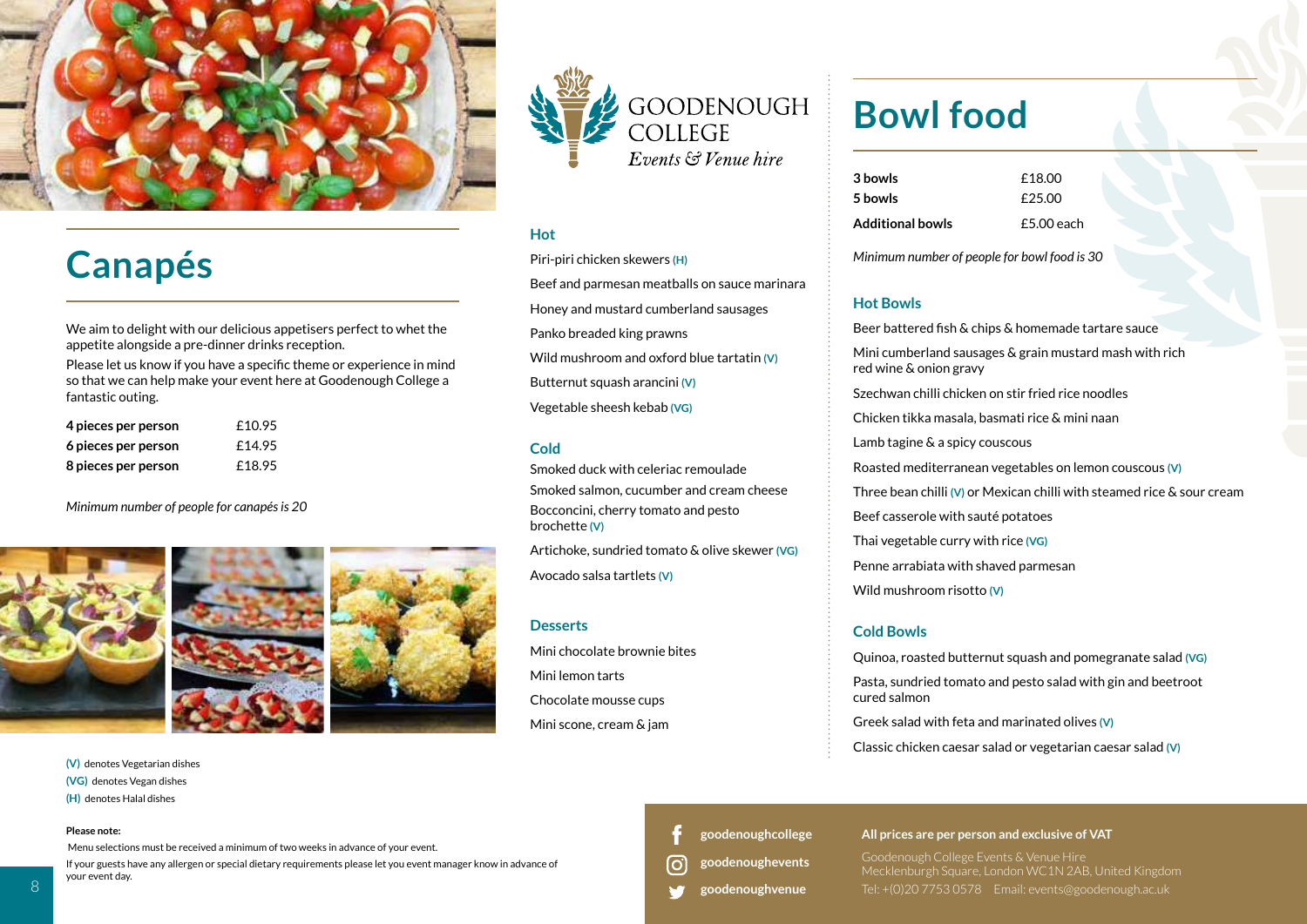



# **Fine Dining**

| 2 Course fine dining menu   | £36.00 |
|-----------------------------|--------|
| 3 Course fine dining menu   | £42.00 |
| Minimum numbers of 20 apply |        |

### **Starters**

Chicken liver pate, toasted brioche, plum chutney

Tian of crab, smoked and poached salmon dome, with wasabi dressing and toasted rustic bread

Vodka and beetroot cured salmon, pickled cucumbers, chive creme fraiche

Mediterranean mezze platter: Smoked mozzarella, stuffed peppers, sundried tomatoes, balsamic onions and olives **(V)**

Artichoke, red onion and ash goat's cheese tart, micro herb salad, reduced balsamic **(V)** 

Confit duck rillete, apple & walnut salad

**(V)** denotes Vegetarian dishes **(VG)** denotes Vegan dishes **(H)** denotes Halal dishes

### **Mains**

Duxelle stuffed chicken breast, sweet potato dauphinoise, and red wine jus **(H)**

Mozzarella and sundried tomato stuffed chicken with potato rosti and tarragon sauce **(H)**

Duo of pork belly and fillet, parsnip puree, wild mushroom cream

Saddle of lamb roulade, minted jus, garlic mash (£5.00 supplement)

Fillet of beef wellington, sauté potatoes, and thyme jus (£5.00 supplement)

Zatar crusted salmon, avocado, tomato and caper butter

Pan fried seabass, crushed Jersey Royals & salsa verde (£3.00 supplement)

Butternut squash risotto, grilled asparagus, parmesan crisp and truffle oil **(V)**

Grilled vegetable and tofu stack, tomato fondue **(VG)** 

*All served with chef's selection of seasonal vegetables*

### **Please note:**

Menu selections must be received a minimum of two weeks in advance of your event. If your guests have any allergen or special dietary requirements please let you event manager know in advance of your event day.

**[goodenoughcollege](https://www.facebook.com/goodenoughcollege/)**

**[goodenoughevents](https://www.instagram.com/goodenoughevents/)** o,

**[goodenoughvenue](https://twitter.com/goodenoughvenue)**

**All prices are per person and exclusive of VAT**

Goodenough College Events & Venue Hire Mecklenburgh Square, London WC1N 2AB, United Kingdom Tel: +(0)20 7753 0578 Email: events@goodenough.ac.uk

### **Desserts**

Citrus tart with raspberry coulis Classic creme brule with cranberry biscotti

Chocolate cheesecake with berry compote

Coconut panacotta with mango salsa

British cheese platter with crackers and chutney

*Fine dining includes freshly brewed tea & coffee, artisan bread and petit fours* 

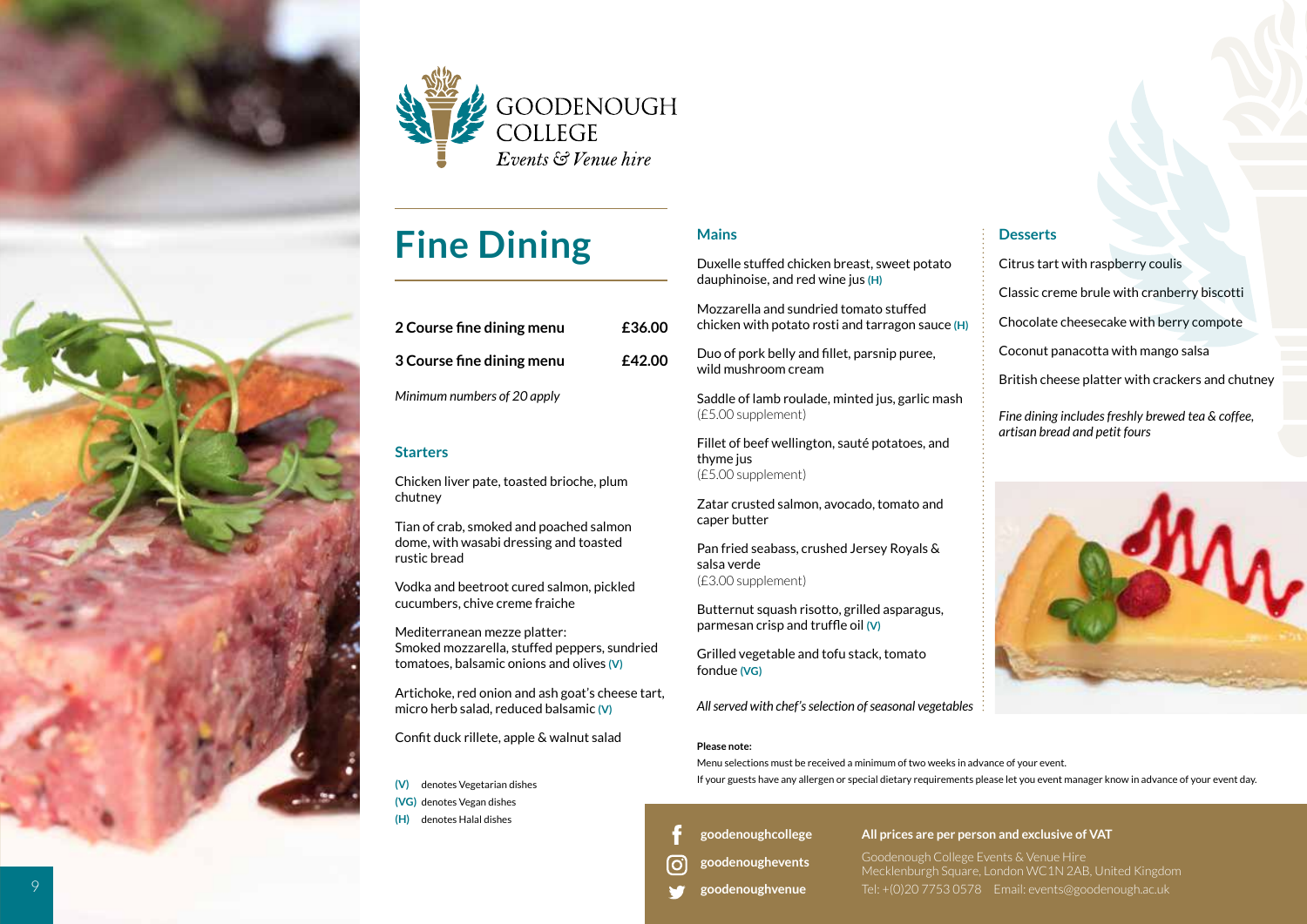



# **Drinks Packages**

### **Summer Drinks Packages**  One arrival glass of Prosecco or Mimosa Pimm's No1 cup cocktail House wines and selection of beers Fruit juice Vivreau filtered still & sparkling water

### **Winter Drinks Packages**

One arrival glass of Prosecco or Mimosa Mulled wine House wines and selection of beers Fruit juice Vivreau filtered still & sparkling water

### **Unlimited drinks for you and your guests**

| 2 Hours drinks package | £18.50 |
|------------------------|--------|
| 3 Hours drinks package | £26.50 |

# **Drinks Menu**

| <b>Beer</b>                                                                                                | £ per bottle                                                       | <b>Spirits</b>                                                                                       | £.                                        |
|------------------------------------------------------------------------------------------------------------|--------------------------------------------------------------------|------------------------------------------------------------------------------------------------------|-------------------------------------------|
| Corona<br>Peroni<br><b>Becks</b><br><b>Becks Blue</b> (non-alcoholic)<br>San Miguel<br>Ale<br>London Pride | £3.70<br>£3.40<br>£3.40<br>£2.30<br>£3.20<br>£ per bottle<br>£3.40 | Gin:<br>Gordons<br><b>Hendricks</b><br>Rum<br>Bacardi Negra<br>Bacardi Carta<br>Vodka                | £2.50<br>£4.50<br>£2.50<br>£2.50          |
| Goose IPA                                                                                                  | £3.40                                                              | Smirnoff<br>Absolut                                                                                  | £2.50<br>£3.50                            |
| Cider<br><b>Bulmers Original</b><br><b>Bulmers Red Berries</b>                                             | <b>£</b> per bottle<br>£3.70<br>£3.70                              | <b>Whiskey</b><br>Laphroaig<br>Glenfiddich<br>Jameson<br><b>Famous Grouse</b><br><b>Jack Daniels</b> | £6.50<br>£5.00<br>£3.00<br>£3.00<br>£3.50 |
|                                                                                                            |                                                                    | <b>Mixers</b>                                                                                        | £1.00                                     |

#### **£ Soft Drinks**

 $£1.00$ 

Fruit Juice £5.20 per litre Elderflower Spritzer £5.20 per litre Raspberry Lemonade £7.50 per litre Vivreau filtered still £1.95 & sparkling water per bottle

**£**

**[goodenoughcollege](https://www.facebook.com/goodenoughcollege/)**

**[goodenoughvenue](https://twitter.com/goodenoughvenue)**

**[goodenoughevents](https://www.instagram.com/goodenoughevents/)** တြ

### **All prices are per person and exclusive of VAT**

Goodenough College Events & Venue Hire Mecklenburgh Square, London WC1N 2AB, United Kingdom

Tel: +(0)20 7753 0578 Email: events@goodenough.ac.uk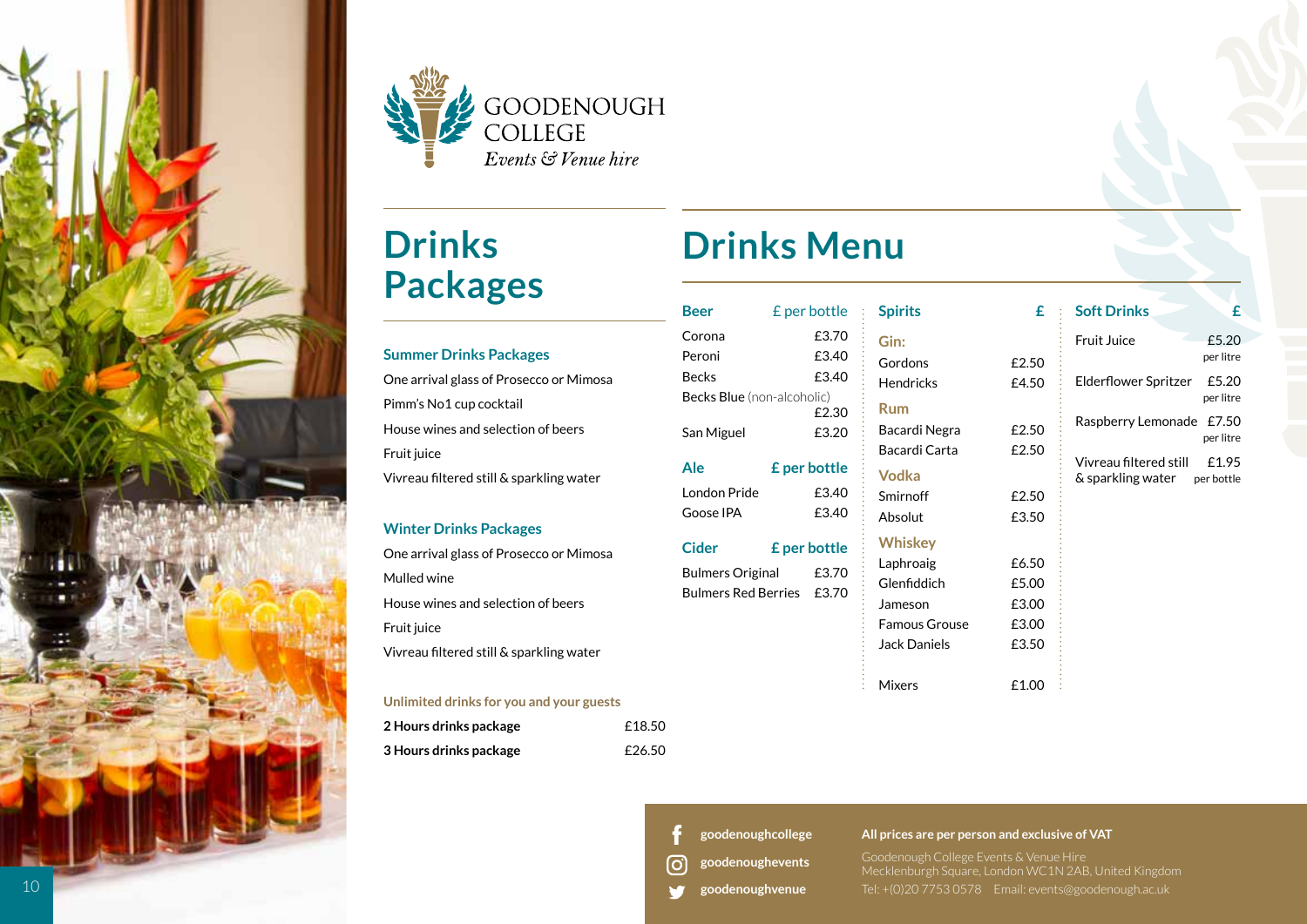



### **Wine List**

### **White** £ per bottle

### Boatman's Drift Chenin Blanc £16.00 South Africa **(V)**

This grape arrived in the Cape of Good Hope with the Dutch settlers and continues to produce lime and honeyed aromas and flavours. No Oak.

### Ca'Luca Pinot Grigio £18.00 Italy **(VG)**

Made from Pinot Grigio Grapes in Veneto in the North of Italy made in stainless steel for ultimate freshness and floral finish.

#### Whale Point Sauvignon Blanc £20.00 South Africa **(VG)**

Sauvignon Blanc takes on complex aromas of cut grass and melons when it is grown in the cool onshore wines of the Cape. The coldness gives the fresh lemon zest and the sun the ripeness – the perfect balance.

#### Picpoul de Pinet 'Trois Mats' £22.00 Languedoc, France **(VG)**

Piquepoul (sic) the grape is mainly grown in one small area of South of France. It has a ripe white peach and quince blossom aroma and is great on its own or with seafood.

**(V)** denotes Vegetarian dishes **(VG)** denotes Vegan dishes

### **Red** £ per bottle

#### Whale Point Pinot Noir **£16.00** South Eastern Australia **(V)**

Made from the Pinot Noir which has thin skins and therefore produces lighter and more fragrant reds. This one sings of Red fruits and violets and is perfect house drinking.

#### Hamilton Heights Shiraz £18.00 South Australia **(VG)**

Made from the Shiraz grape in South Australia – bold and cinnamon spicy with a soft tannins and a round supple finish. Bottled in Lightweight glass in the UK to save the Carbon Footprint.

#### La Playa, Cabernet Sauvignon £20.00 Colchagua Valley, Chile **(VG)**

Grown on the sandy" beach like" banks for the Tinguiririca River that enjoys an exceptional climate that is perfect for growing balanced Cabernet Sauvignon. No Oak.

### Doppio Passo Primitivo £22.00 Salento, Italy **(VG)**

Made from the Primitivo grape in the far south of Italy the skins are "double passed" for extra extraction of colour when making this wine.

### **Sparkling** £ per bottle

### Le Monde Prosecco Spumante

Venetto, Italy **(VG)** £27.00 A complex and charming Prosecco with ripe sunny citrus fruit and peaches with a fine fizz indicating quality.

### Cremant de Loire Brut Amirault

Loire Valley, France £33.00 (Fined with Casin) Made from 100% Chenin Blanc but with rich yeasty flavours only achieved in the Method traditionelle, the same method of production as Champagne but with a nicer price tag.

### Ayala Brut Champagne £45.00 France **(V)**

The real deal - made in the village of Ay in Champagne with Chardonnay Pinot Noir and Pinot Meunier. Bollinger's little sister.

### **Rosé** £ per bottle

### Le Poussin Rosé £23.00

#### Provence, France **(V)** Made in the south of France with

a blend of three grapes. Very pale pink orange in colour and bone dry in style.

### **Organic/Biodynamic**

### Ladybird Chenin Blanc £21.00 South Africa **(VG)**

Straw gold colour and made with the Chenin Blanc this smooth white has more depth than the French but is still bone dry and made using sustainable agricultural techniques. Ladybirds do all the pest control.

**[goodenoughcollege](https://www.facebook.com/goodenoughcollege/)**

- **[goodenoughevents](https://www.instagram.com/goodenoughevents/)** o,
- **[goodenoughvenue](https://twitter.com/goodenoughvenue)**

### **All prices are per person and exclusive of VAT**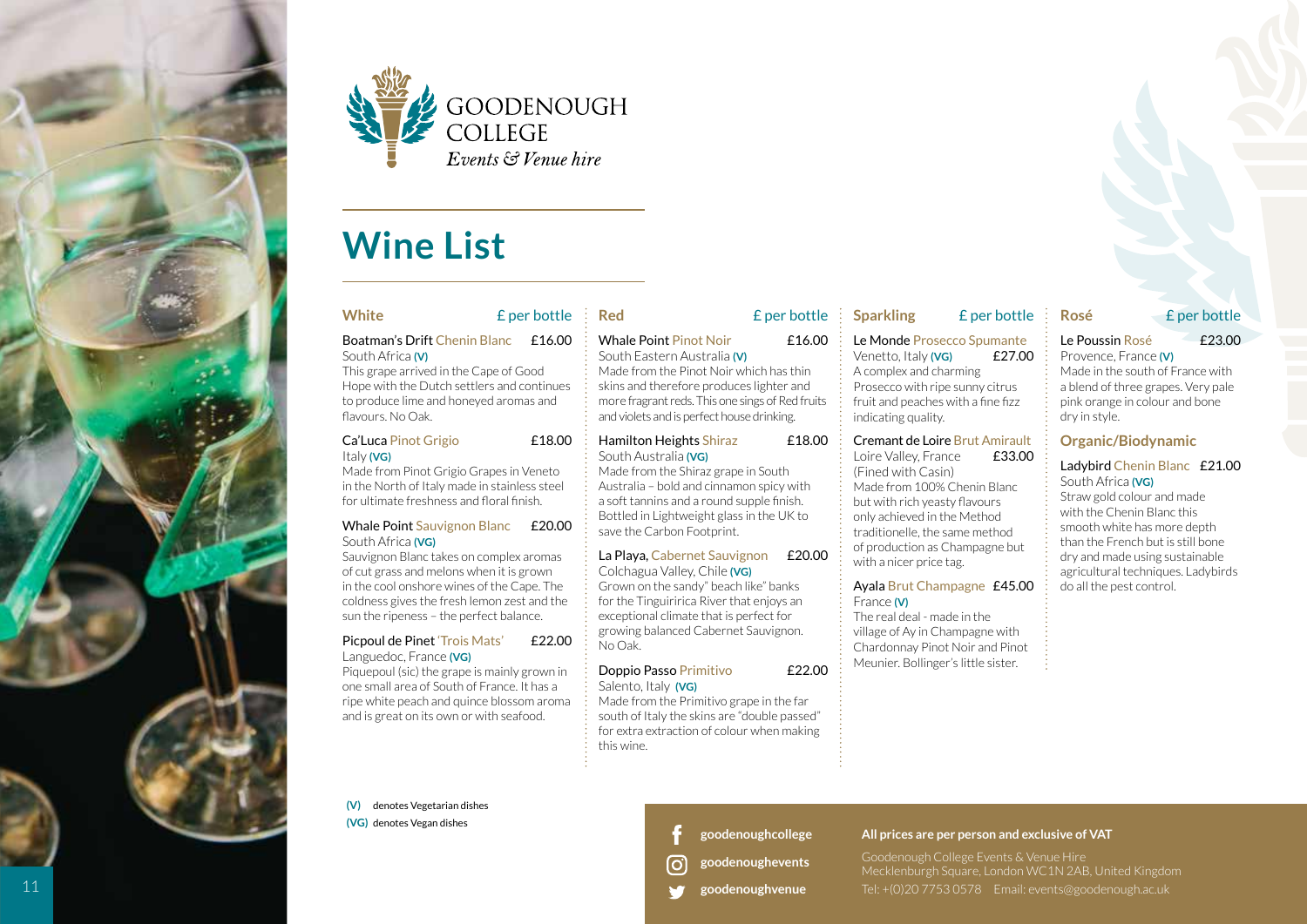

### **Summer Packages**

### **Summer BBQ Package £65.00**

Venue hire (18.00 - 23.00) Classic BBQ menu Summer drinks package (2 Hours) Cash Bar Event manager Complimentary wet weather option

*Based on minimum numbers of 50. BBQ menu & drinks package can be upgraded.*

### per person

### **Summer Reception Package £55.00**

per person

Venue hire (18.00 - 23.00) Canapé menu (6 pieces per person) Nuts, crisps & olives Summer drinks package (2 Hours) Cash Bar Event Manager

Complimentary wet weather option

*Based on minimum numbers of 50. Canapé menu & drinks package can be upgraded.* 



# **BBQ Menu**

### **Classic Package £29.00**

### Barbecue chicken drumsticks Beef burgers Veg burgers **(V)**  Lamb & mint sausages Mediterranean vegetable skewers **(VG)**  Corn on the cob **(V)**  Coleslaw **(V)** Potato & chive salad **(V)** Cucumber, tomato & red onion salad **(V)**  Shredded lettuce **(V)**  Lebanese mix bean salad **(V)**  *Served with burger buns, sliced cheese, gherkins and appropriate sauces*

**(V)** denotes Vegetarian dishes **(VG)** denotes Vegan dishes

### **Please note:**

တြ

Minimum numbers of 30 apply to our BBQ menus.

If your guests have any allergens or special dietary requirements please let your event manager know in advance of your event day.

per person

**[goodenoughcollege](https://www.facebook.com/goodenoughcollege/)**

**[goodenoughevents](https://www.instagram.com/goodenoughevents/)**

**[goodenoughvenue](https://twitter.com/goodenoughvenue)**

**All prices are per person and exclusive of VAT**

Goodenough College Events & Venue Hire Mecklenburgh Square, London WC1N 2AB, United Kingdom Tel: +(0)20 7753 0578 Email: events@goodenough.ac.uk

**Premium Package 655.00** per person

Piri-piri chicken thighs Barbecue pork ribs Grilled king prawns Lamb koftas / vegetable koftas **(V)** Vegetable & halloumi brochette **(V)** Corn on the cob **(V)** Jacket potatoes **(V)** Fennel slaw **(V)**  Pasta, green pesto & pepper salad **(V)** Kale salad with edamame & carrot **(V)** Cucumber, tomato & red onion salad **(V)** Shredded lettuce **(V)**

*Served with pita bread, sliced cheese, gherkins, tzatziki and appropriate sauces*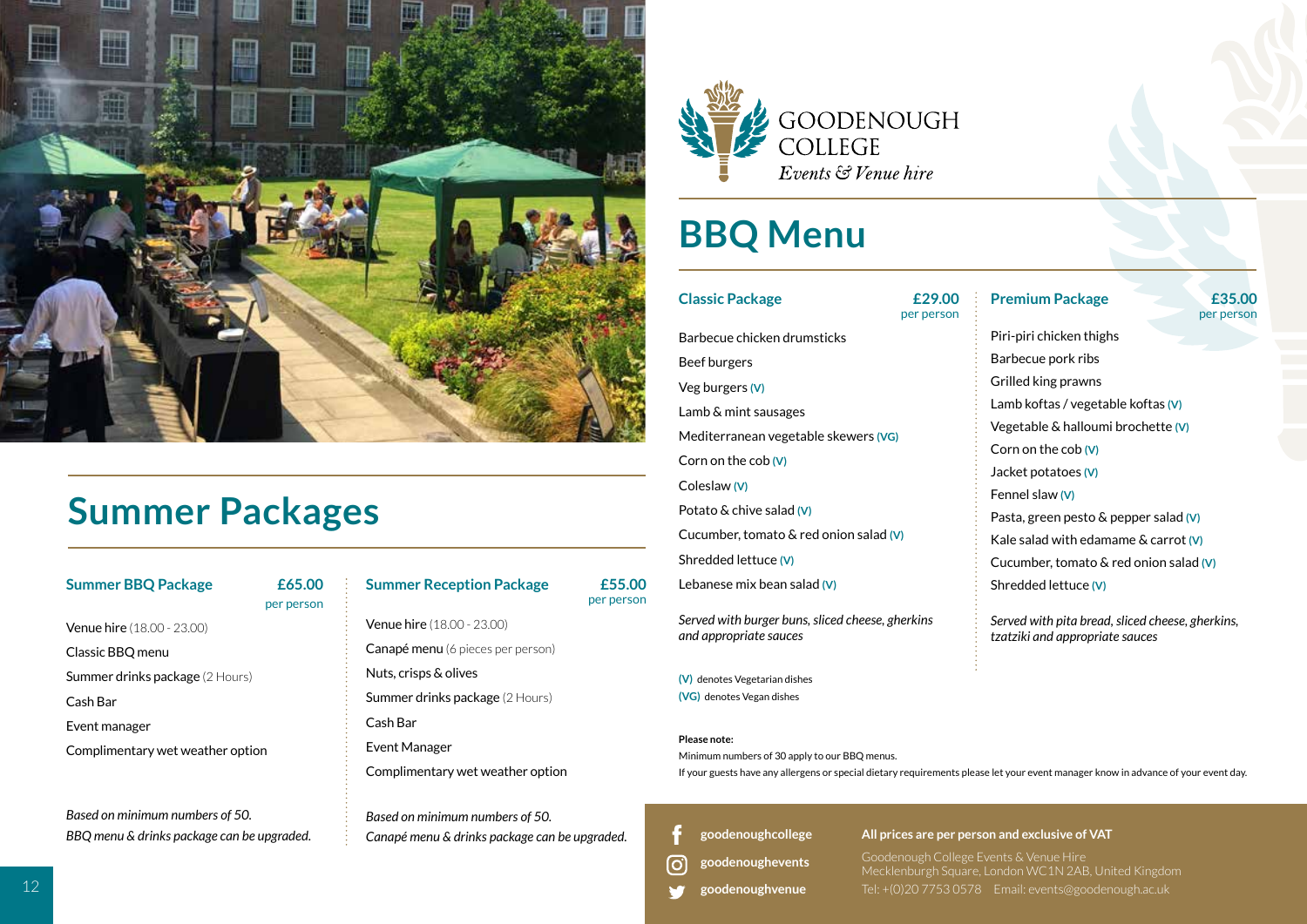

### **Wedding Packages**





### **Gold Package £82.00**

Welcome drinks (one glass of champagne) Hot & cold canapés (choice of 4) 4 course dinner (4th course as sorbet) Half bottle of house wine per person Unlimited Vivreau filtered water Freshly brewed tea & coffee and petit four Champagne toast (one glass per person)

### **Silver Package £68.00**

Welcome drinks (one glass of prosecco) Hot & cold canapes (choice of 3) 3 course dinner Half bottle of house wine per person Unlimited Vivreau filtered water Freshly brewed tea & coffee and petit four Prosecco toast (one glass per person)

### *Minimum numbers of 30 apply*

### **Drinks Package Add-On**

| <b>Cheese Plate</b> (per person)            | f4.50  |  |
|---------------------------------------------|--------|--|
| <b>Cheese Platter</b> (serves 10 people)    | £40.00 |  |
| Cold/Hot buffet (per person)                | £25.00 |  |
| Classic deli sandwich package with $£16.19$ |        |  |
| 3 items of hot finger food (per person)     |        |  |

### **Drinks Package £18.50**

3 Bottles of beer (variety)

2 Glasses of house wine (red or white)

Unlimited soft drinks, elderflower spritzers and still & sparkling Vivreau filtered water

**[goodenoughcollege](https://www.facebook.com/goodenoughcollege/) [goodenoughevents](https://www.instagram.com/goodenoughevents/)** ြ **[goodenoughvenue](https://twitter.com/goodenoughvenue)**

#### **All prices are per person and exclusive of VAT**